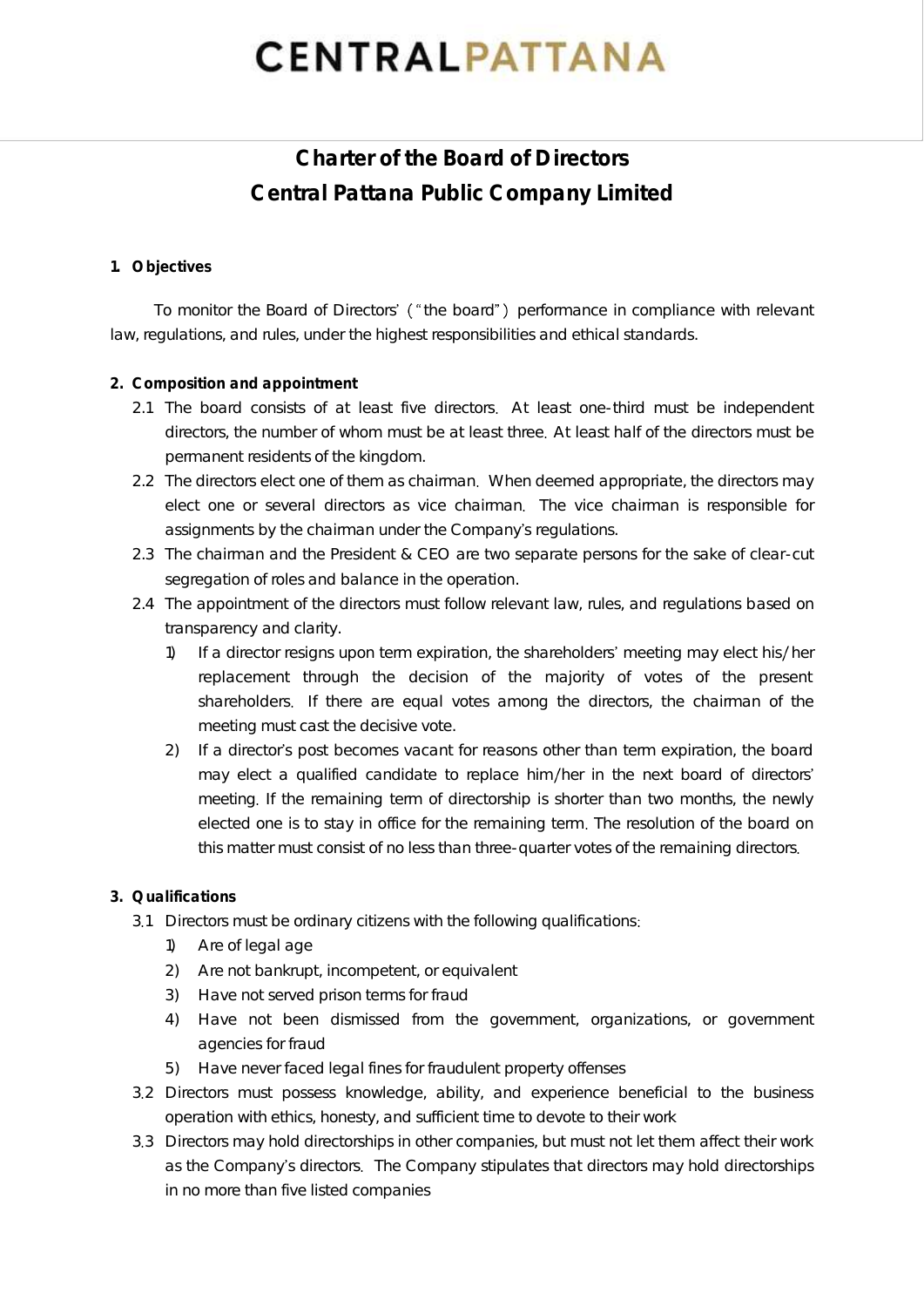- 3.4 Directors must not manage other activities opposing the Company's interest or provide interest to other people/entities, whether for their own benefit or the benefit of others.
- 3 5 Independent director means director who is independent from executives and major shareholders' control. The independent director shall not have vested interests or relations with the executives' decisions. Qualifications of the independent director are as follows:
	- 1) Not holding more than 0.5% of the total outstanding voting shares of the Company, its parent company, subsidiary or affiliated company, major shareholders or controlling person including shares held by related persons of the independent director
	- 2) Neither being nor having been an executive director, officer, employee, controlling person or advisor who receives a salary from the Company, its parent company, subsidiary, a same-level subsidiary, affiliate, major shareholder or controlling person, unless the foregoing status ended not less than two years prior to the date of appointment
	- 3) Not being a person related by blood or registration under law, such as a father, mother, spouse, sibling, or child, including spouses of children of directors, executives, major shareholders, controlling persons, or persons to be nominated as directors, executives or controlling persons of the Company or its subsidiaries
	- 4) Not having nor having had a business relationship with the Company, its parent company, subsidiary, affiliate, major shareholder or controlling person, in a manner which may interfere with his or her independent judgment, and neither being nor having been a substantial shareholder or controlling person of any entity having business relationship with the Company, its parent company, subsidiary, affiliate, major shareholder or controlling person, unless the foregoing status ended not less than two years prior to the date of appointment

The term 'business relationship under the above paragraph includes any normal business transaction, rental, or lease of immovable properties, transaction relating to assets or services, or grant or receipt of financial support through receiving or extending loans, guarantee, providing assets as collateral, including any other similar action whose value exceeds 20 MB or more than 3% of the net tangible assets, whichever is lower. The value of each transaction is based on the calculation method for the values of connected transactions under a Notification of the Capital Market Supervisory Board Re: the rules concerning Connected Transactions. Under the regulation, all transactions occurring within a year of preceding transactions must be included in such calculation

- 5) Neither being nor having been an auditor of the Company, its parent company, subsidiary, affiliate, major shareholder or controlling person nor being a substantial shareholder, controlling person or partner of an audit firm which employs auditors of the Company, its parent company, subsidiary, affiliate, major shareholder or controlling person, unless the foregoing relationship ended not less than two years from the date of appointment
- 6) Neither being nor having been any kind of professional advisor including a legal advisor or financial advisor who receives an annual service fee exceeding two million baht from the Company, its parent company, subsidiary, affiliate, major shareholder or controlling person, and neither being nor having been a substantial shareholder,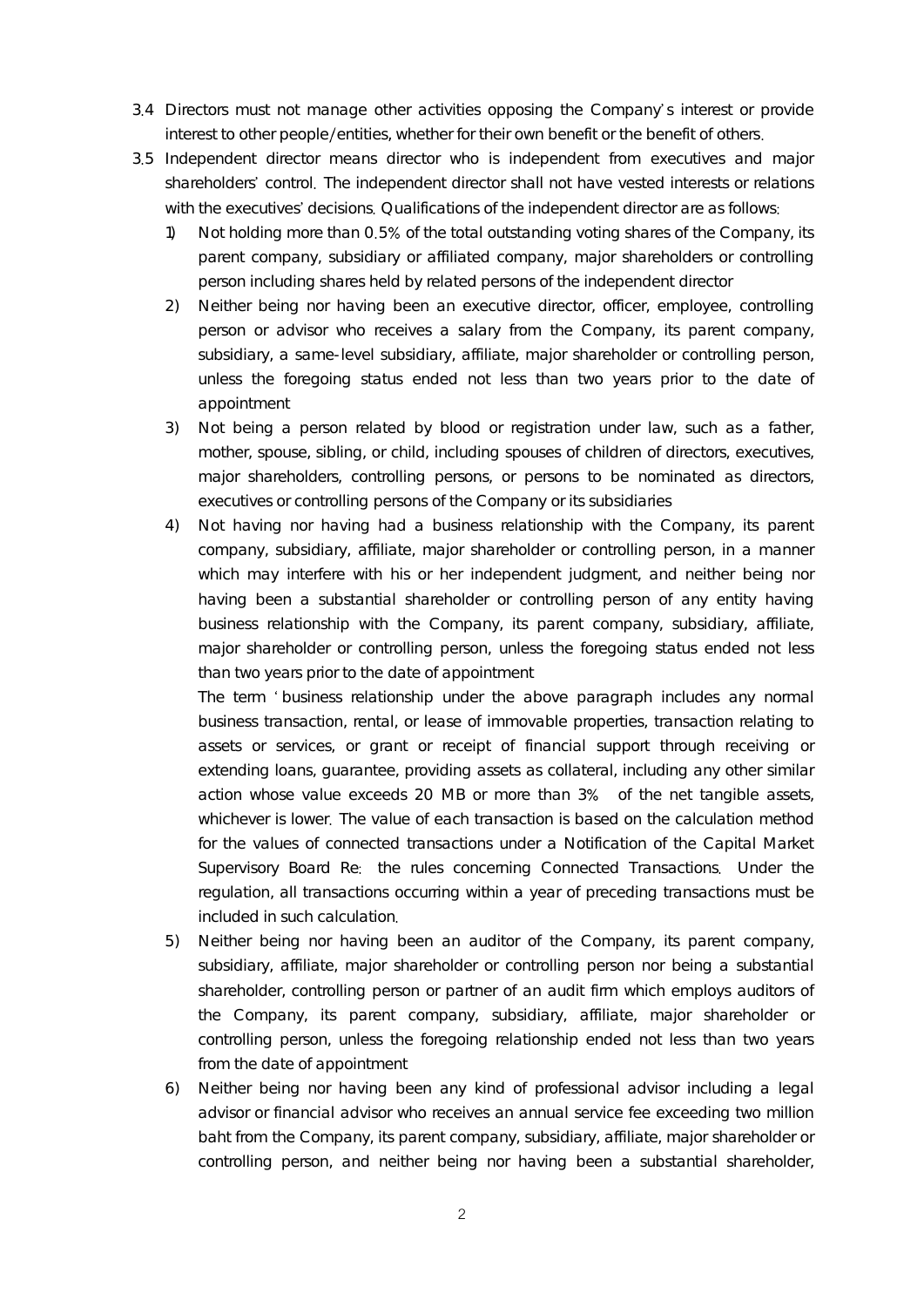controlling person or partner of the professional advisor unless the foregoing relationship ended not less than two years from the date of appointment

- 7) Not being a director who has been appointed as representative of the Company's directors, major shareholders, or shareholders who are related to the Company s major shareholders
- 8) Not conducting any businesses which have the same nature as or in competition with the Company's or its subsidiaries or neither being a substantial partner, executive director, employee, officer or advisor who receives regular salary, shareholder holding more than 1% of the voting shares of businesses which have the same nature as or in competition with the Company or its subsidiaries
- 9) Not having any characteristics that could prevent him/ her from giving independent opinions concerning the Company's operation Independent directors may be assigned by the board to make decisions about the operation of the Company, its parent company, subsidiaries, associated companies, a same-level subsidiary, major shareholders or controlling person in an organization's collective decision

Independent directors should exert free discretion on business matters and express their views on or objection to cases affecting shareholders' equitability.

#### **4. Terms**

- 4.1 At every annual general meeting, one-third of the directors must resign from office. If the number is not a multiple of three, the number closest to one-third must be adopted.
- 4.2 The directors to be retired from office in the first and second year following the registration of the Company shall be made by drawing lots For Subsequent years, the director holding office longest shall retire. A director whose term has expired may be re-elected. Apart from normal term expiration, the directorship is to be considered terminated due to the following reasons
	- 1) Death
	- 2) Resignation
	- 3) Disqualifications or qualifications contrary to the law and the Company's regulations
	- 4) Shareholders' resolution to remove him/ her with no less than three-quarters of the votes of the present shareholders who are eligible to vote and with no less than half of the shares held by the present shareholders who are eligible to vote
	- 5) Removal by court order
- 4.3 A director who wishes to resign must submit a resignation to the Company. The resignation takes effect on the day the resignation letter is received by the Company
- 4.4 Normally, an independent director may hold the post for no more than two consecutive terms, extendable for another term, totaling up to nine years, to maintain the independence of opinions and performance of duties as the Company's independent director

The board could extend independent directors' terms as seen fit. When independent directors complete their terms, the board may nominate their names to the AGM for possible re-election and extension of their terms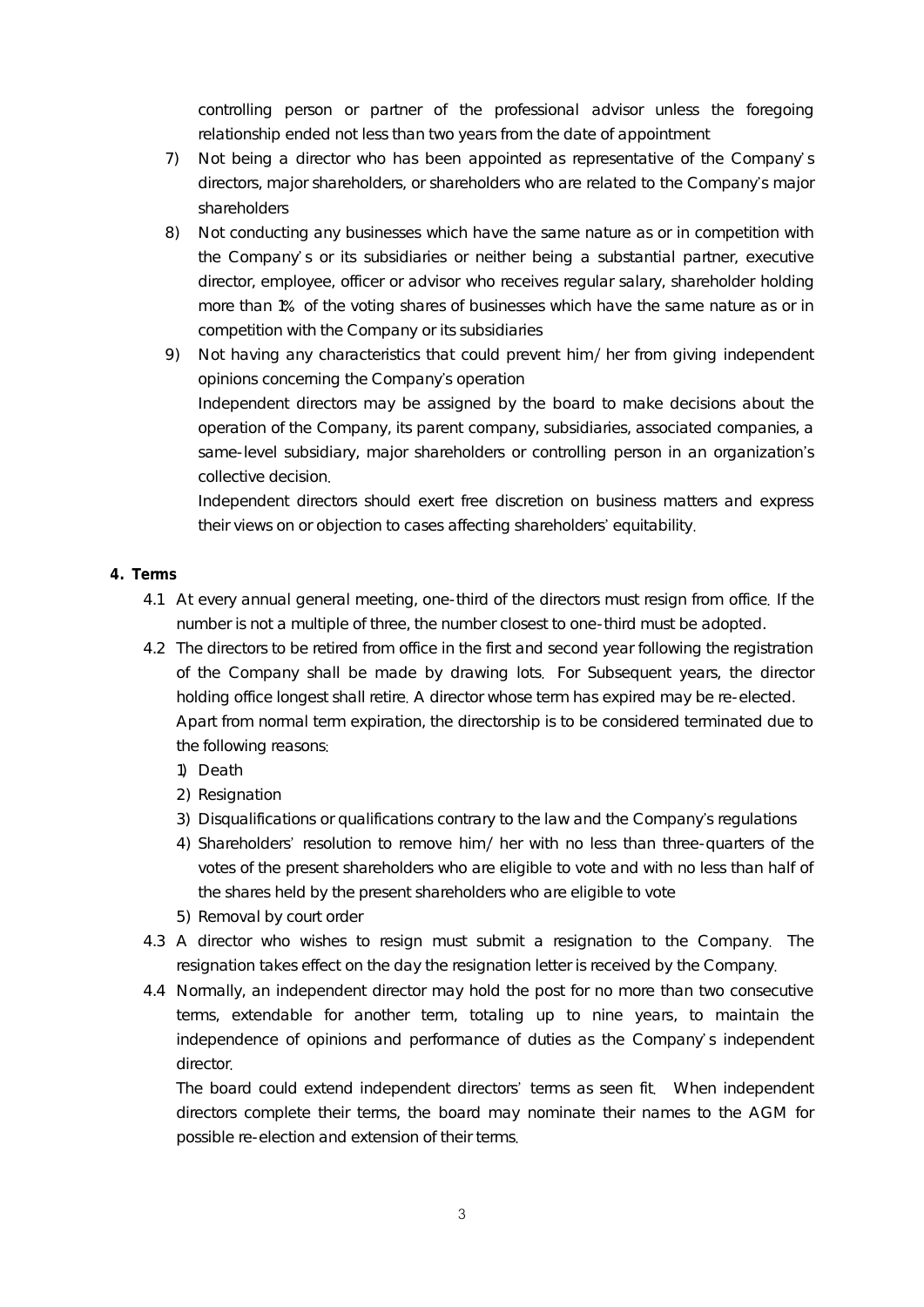- **5 Duties and Responsibilities**
	- 5.1 Acting in the best interest of shareholders (Fiduciary Duty) by observing the following four main practices
		- 1) Performing its duties with faithfulness and honesty (Duty of Loyalty)
		- 2) Performing its duties with responsibility and all due circumspection and caution as well as with accountability and ethics (Duty of Care)
		- 3) Performing its duties in compliance with laws, objectives, the Company s Articles of Association, the resolutions of the Board of Directors and resolutions of Shareholders Meetings (Duty of Obedience)
		- 4) Disclosing information to shareholders accurately, completely, and transparently with verification, timeliness and equitability (Duty of Disclosure)
	- 5.2 Set the vision, mission, and short-term & long-term strategies to ensure fulfillment of corporate objectives and key goals with a focus on sustainability goals agreeing with value addition to the business, stakeholders, and society at large. These elements are revised annually
	- 5.3 Set value and culture of the Company which reflects in operations and ethics in order to drive its business to the sustainable growth and lead by example.
	- 5.4 Consider to approve key transactions under the board's authority scope under the law and corporate regulations and approval protocol
	- 5.5 Consider to approve annual plans and budget, while constantly monitoring its business performance following its strategy to ensure goal achievement by suitably and safely applying innovation and technology
	- 5.6 Supervise the operations in subsidiaries and joint ventures follwing and direction in order to ensure that such investments are properly effective and beneficial to the Company.
	- 5.7 Set and review board structure, specifically the number of directors and ratio of independent directors, as well as diverse qualifications suiting corporate business. Review board and committee compensation as proposed by the Nomination and Remuneration Committee
	- 5.8 Consider to appoint subcommittees to provide support for the board's performance and responsibilities where suitable and necessary, and monitor the subcommittees performance on a regular basis
	- 5.9 Disclose financial and key information to all shareholders and stakeholders on a correct, complete, transparent, reliable, timely, and equitable basis in compliance with regulations, standards, and practical guidelines
	- 5.10 Set up efficient and effective internal control and internal audit systems
	- 5.11 Develop a code of business conduct for the directors, executives, and employees to set the standards for the Company's business operation. All directors, executives, and employees shall perform their duties ethically and in strict compliance with the Company's code of conduct.
	- 5.12 Provide an important policy and ensure business operation based on good corporate governance principles and provide support to communicate to every personnel in the Company to acknowledge and strictly adhere to them
	- 5.13 Ensure clear and transparent connected transactions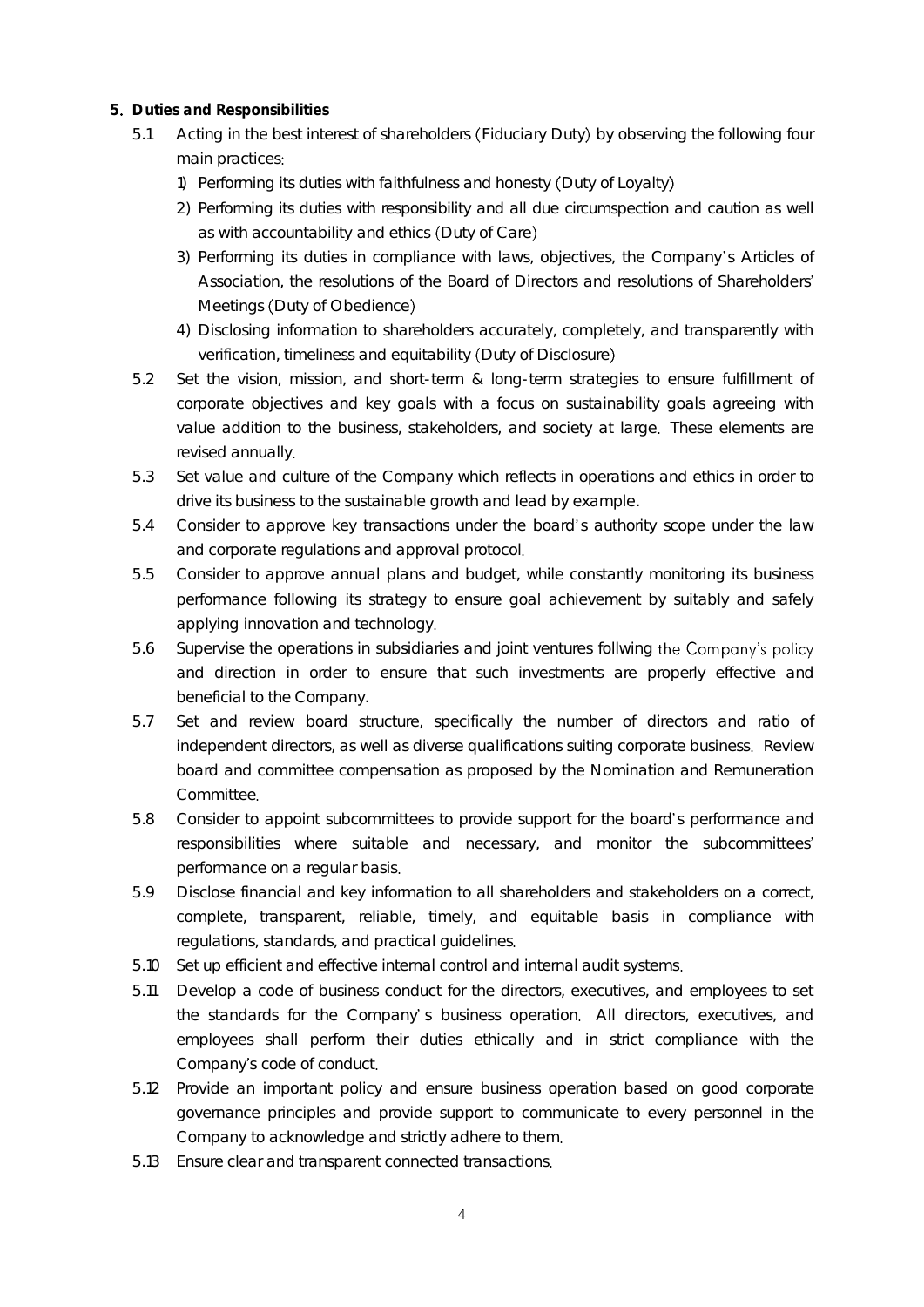- 5.14 Ensure clear procedures of the Audit and Corporate Governance Committee's report to the directors when doubtful of transactions and actions that may seriously affect the Company's financial status and performance. The board must rectify the problems within the timeframe deemed appropriate by the Audit and Corporate Governance
- 5.15 Monitor and prevent any potential conflicts of interest as well as the misuse of the Company's assets.
- 5.16 Institute a suitable and efficient risk management policy and procedures with regular monitoring and assessment of risk management performance
- 5.17 Ensure the succession planning of the Company s top executives and annually arrange effective assessment of their performance
- 5.18 Consider the performance assessment, compensation, salary and bonus of the President & CEO which is submitted and agreed by the Nomination and Remuneration Committee.
- 5.19 Annually assess the performance of the board, subcommittees as well as each individual director and conduct such results to be used to strengthen the effectiveness of the board.
- 5.20 Constantly develop competency through training and participation in courses on board performance or in other activities designed to enhance job expertise by focusing on the issues concerning the sustainability which is related to the Company's operations.
- 5.21 Arrange for the company secretary to assist the directors' activities and ensure that the board and the Company comply with the relevant law and regulations
- 5.22 Steer the formulation of an anti-corruption policy and practical guidelines, strictly conform to the corporate policy and measures to set good examples for all personnel, and advocate internal and external communication for genuine conformance
- 5.23 Steer the institution of processes and channels for receiving and effectively handling complaints filed by those with fraud leads and all stakeholders
- 5.24 Steer the institution of an information security system, which includes the defining of a policy and procedures for confidentiality, integrity, availability, and the handling of market-sensitive information. Ensure conformance to this system by internal and external parties
- 5.25 Annually review the charter of the board as appropriate under prevailing circumstances
- 5.26 Seek professional opinions by hiring outside advisers paid for by the Company
- 5.27 Perform other duties as specified by the shareholders
- **6. Roles of the Chairman**
	- 6.1 Direct, monitor, and ensure the board performance for efficiency and fulfillment of corporate objectives and key goals.
	- 6.2 Ensure all directors' roles in promoting a corporate culture filled with ethics and governance.
	- 6.3 With the President & CEO, set the board meeting agenda and apply measures to ensure that critical matters under the board authority are included in the agenda.
	- 6.4 Allocate enough time for the management to present matters and the board to thoroughly discuss key issues. Encourage directors' exertion of discretion and expression of free views.
	- 6.5 Promote cordial relations between the board and the management, while supporting performances of the President & CEO and the management under corporate policies.
	- 6.6 Ensure transparent disclosure of information and management for conflicts of interest.